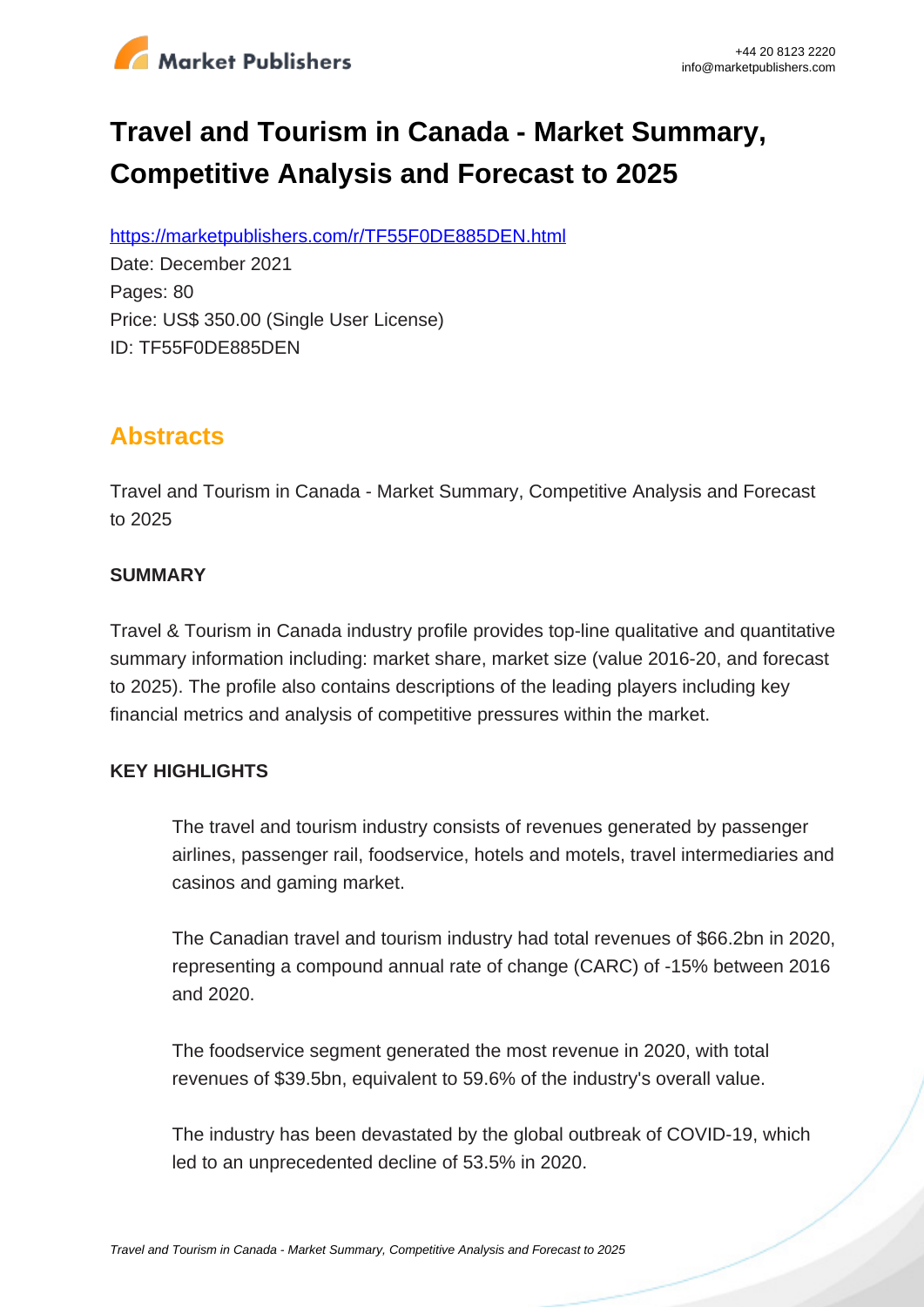

#### **SCOPE**

Save time carrying out entry-level research by identifying the size, growth, major segments, and leading players in the travel & tourism market in Canada

Use the Five Forces analysis to determine the competitive intensity and therefore attractiveness of the travel & tourism market in Canada

Leading company profiles reveal details of key travel & tourism market players' global operations and financial performance

Add weight to presentations and pitches by understanding the future growth prospects of the Canada travel & tourism market with five year forecasts

#### **REASONS TO BUY**

What was the size of the Canada leisure attractions market by value in 2020?

What will be the size of the Canada leisure attractions market in 2025?

What factors are affecting the strength of competition in the Canada leisure attractions market?

How has the market performed over the last five years?

Who are the top competitors in Canada's leisure attractions market?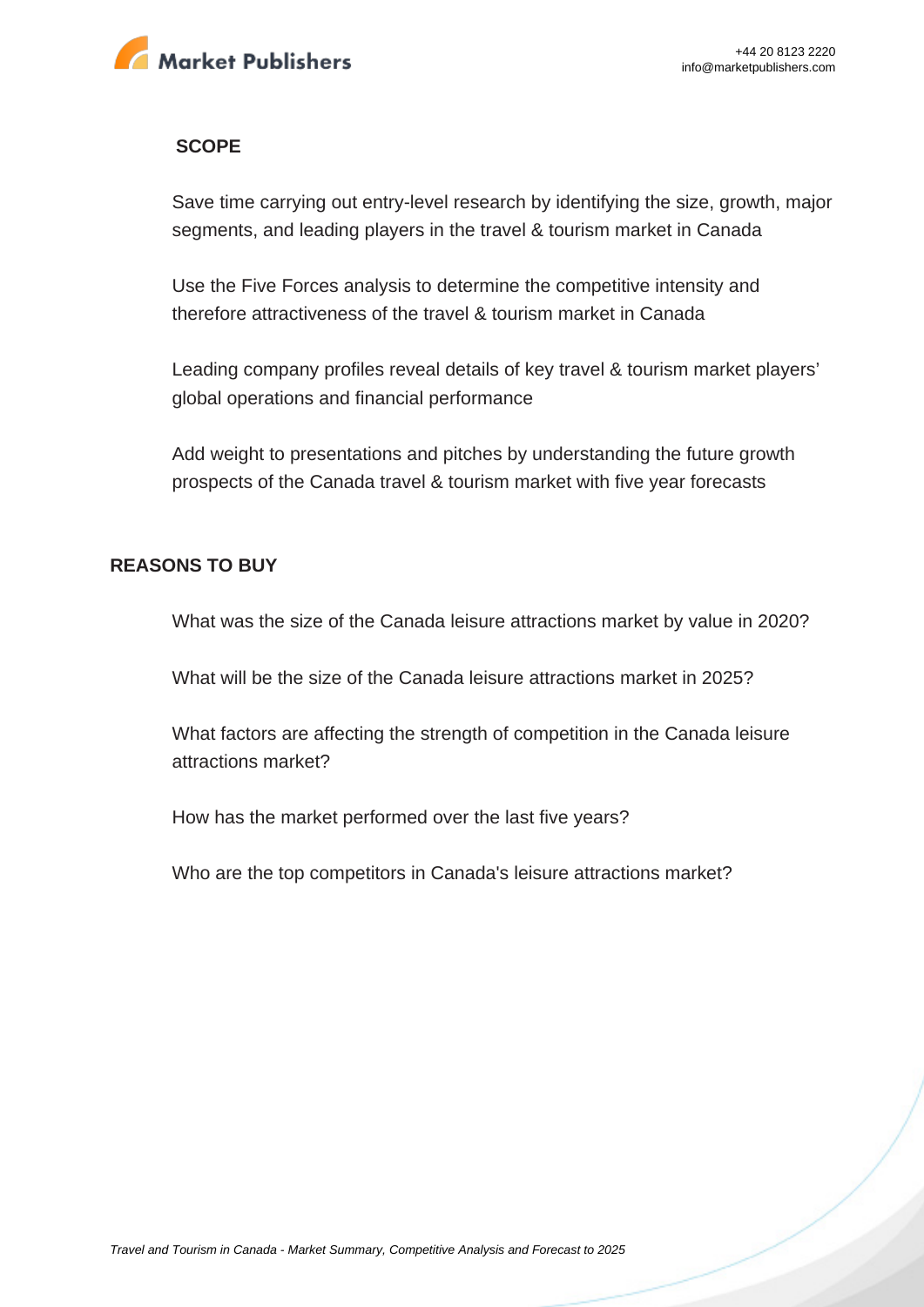

## **Contents**

#### **1 EXECUTIVE SUMMARY**

- 1.1. Market value
- 1.2. Market value forecast
- 1.3. Category segmentation
- 1.4. Geography segmentation
- 1.5. Market rivalry
- 1.6. Competitive Landscape

#### **2 MARKET OVERVIEW**

- 2.1. Market definition
- 2.2. Market analysis

#### **3 MARKET DATA**

3.1. Market value

#### **4 MARKET SEGMENTATION**

- 4.1. Category segmentation
- 4.2. Geography segmentation

#### **5 MARKET OUTLOOK**

5.1. Market value forecast

#### **6 FIVE FORCES ANALYSIS**

- 6.1. Summary
- 6.2. Buyer power
- 6.3. Supplier power
- 6.4. New entrants
- 6.5. Threat of substitutes
- 6.6. Degree of rivalry

### **7 COMPETITIVE LANDSCAPE**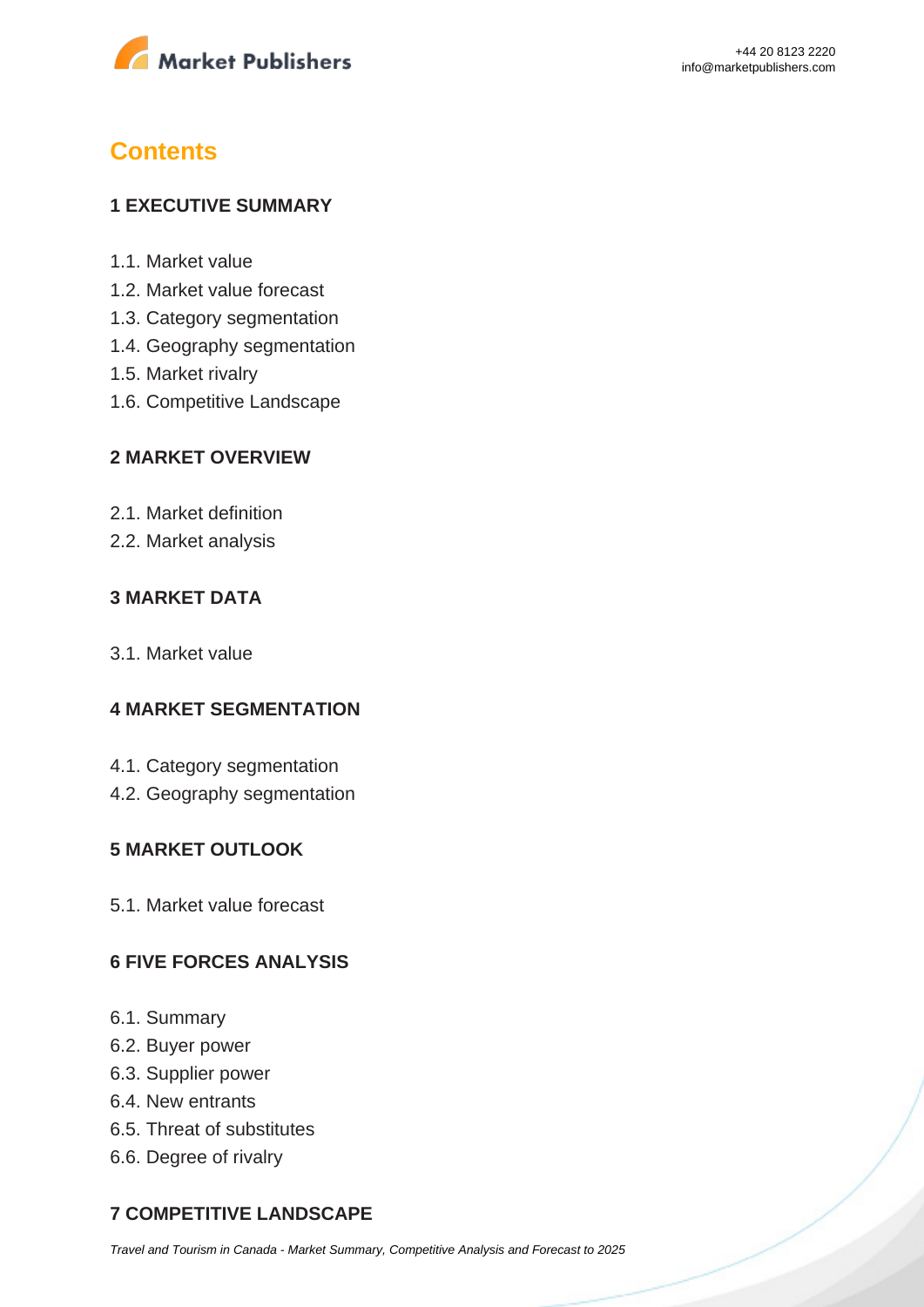

- 7.1. Who are the leading players in the foodservice industry?
- 7.2. What strategies do these leading players follow?
- 7.3. How is technology being used by these leading companies?
- 7.4. How are consumer trends impacting foodservice companies?
- 7.5. Who are the leading players in the hotels and motels industry?
- 7.6. What strategies do these leading players follow?
- 7.7. How is technology being used by the leading companies?
- 7.8. Who are the leading players in the airlines industry?
- 7.9. Which airlines were most successful prior to the pandemic?
- 7.10. How has the COVID-19 impacted players in the travel and tourism industry?

#### **8 COMPANY PROFILES**

- 8.1. Starbucks Corporation
- 8.2. Restaurant Brands International Inc
- 8.3. McDonald's Corp
- 8.4. Wyndham Hotels and Resorts LLC
- 8.5. Marriott International Inc
- 8.6. WestJet Airlines Ltd
- 8.7. Choice Hotels International Inc
- 8.8. Delta Air Lines Inc
- 8.9. American Airlines Inc
- 8.10. Air Canada
- 8.11. Best Western International Inc
- 8.12. Doctor's Associates Inc

#### **9 MACROECONOMIC INDICATORS**

9.1. Country data

#### **10 APPENDIX**

- 10.1. Methodology
- 10.2. Industry associations
- 10.3. Related MarketLine research
- 10.4. About MarketLine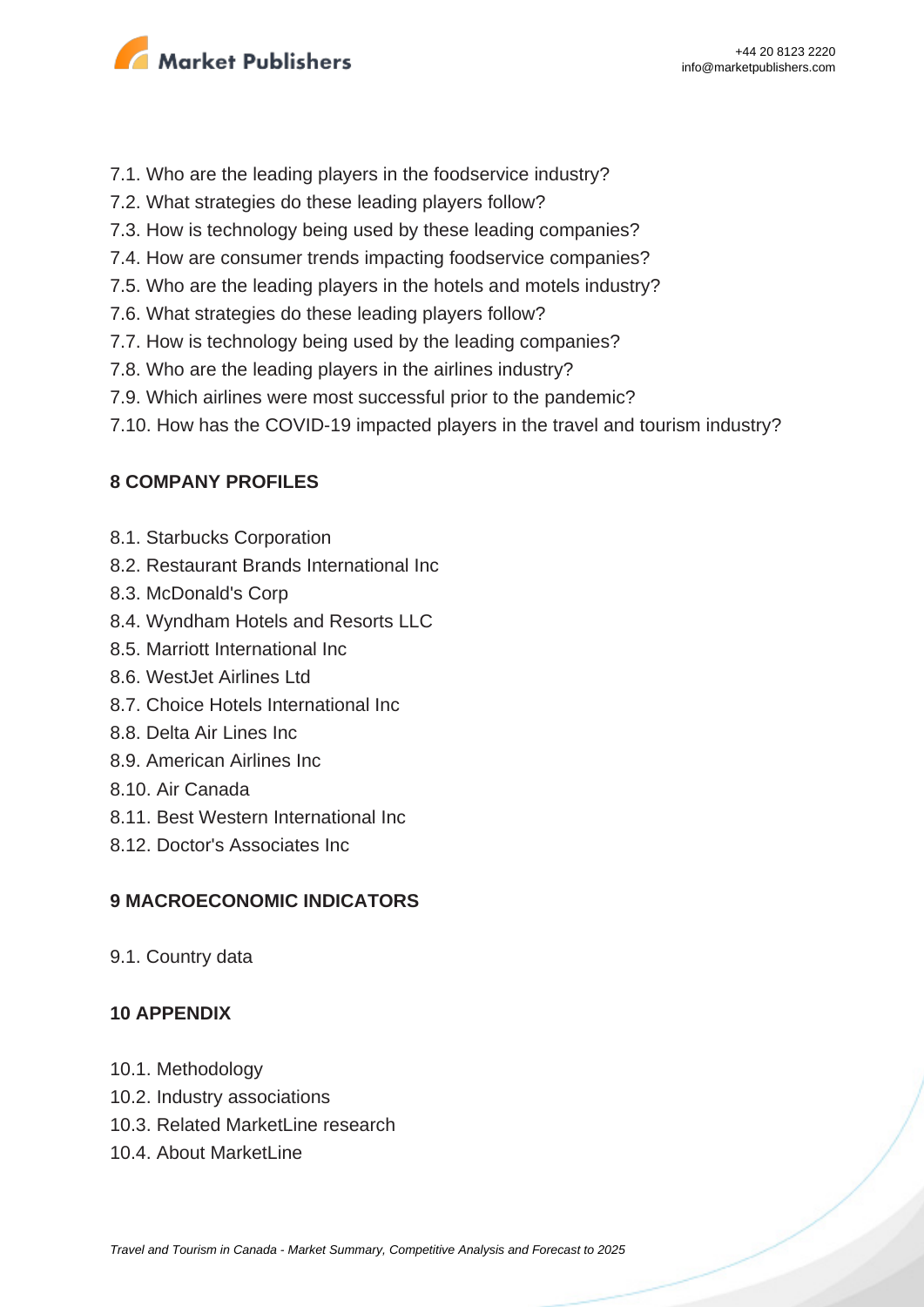

## **List Of Tables**

#### **LIST OF TABLES**

Table 1: Canada travel & tourism industry value: \$ billion, 2016–20 Table 2: Canada travel & tourism industry category segmentation: \$ billion, 2020 Table 3: Canada travel & tourism industry geography segmentation: \$ billion, 2020 Table 4: Canada travel & tourism industry value forecast: \$ billion, 2020–25 Table 5: Starbucks Corporation: key facts Table 6: Starbucks Corporation: Annual Financial Ratios Table 7: Starbucks Corporation: Key Employees Table 8: Starbucks Corporation: Key Employees Continued Table 9: Starbucks Corporation: Key Employees Continued Table 10: Restaurant Brands International Inc: key facts Table 11: Restaurant Brands International Inc: Annual Financial Ratios Table 12: Restaurant Brands International Inc: Key Employees Table 13: McDonald's Corp: key facts Table 14: McDonald's Corp: Annual Financial Ratios Table 15: McDonald's Corp: Key Employees Table 16: McDonald's Corp: Key Employees Continued Table 17: Wyndham Hotels and Resorts LLC: key facts Table 18: Wyndham Hotels and Resorts LLC: Key Employees Table 19: Marriott International Inc: key facts Table 20: Marriott International Inc: Annual Financial Ratios Table 21: Marriott International Inc: Key Employees Table 22: Marriott International Inc: Key Employees Continued Table 23: Marriott International Inc: Key Employees Continued Table 24: WestJet Airlines Ltd: key facts Table 25: WestJet Airlines Ltd: Key Employees Table 26: Choice Hotels International Inc: key facts Table 27: Choice Hotels International Inc: Annual Financial Ratios Table 28: Choice Hotels International Inc: Key Employees Table 29: Choice Hotels International Inc: Key Employees Continued Table 30: Delta Air Lines Inc: key facts Table 31: Delta Air Lines Inc: Annual Financial Ratios Table 32: Delta Air Lines Inc: Key Employees Table 33: Delta Air Lines Inc: Key Employees Continued Table 34: American Airlines Inc: key facts Table 35: American Airlines Inc: Key Employees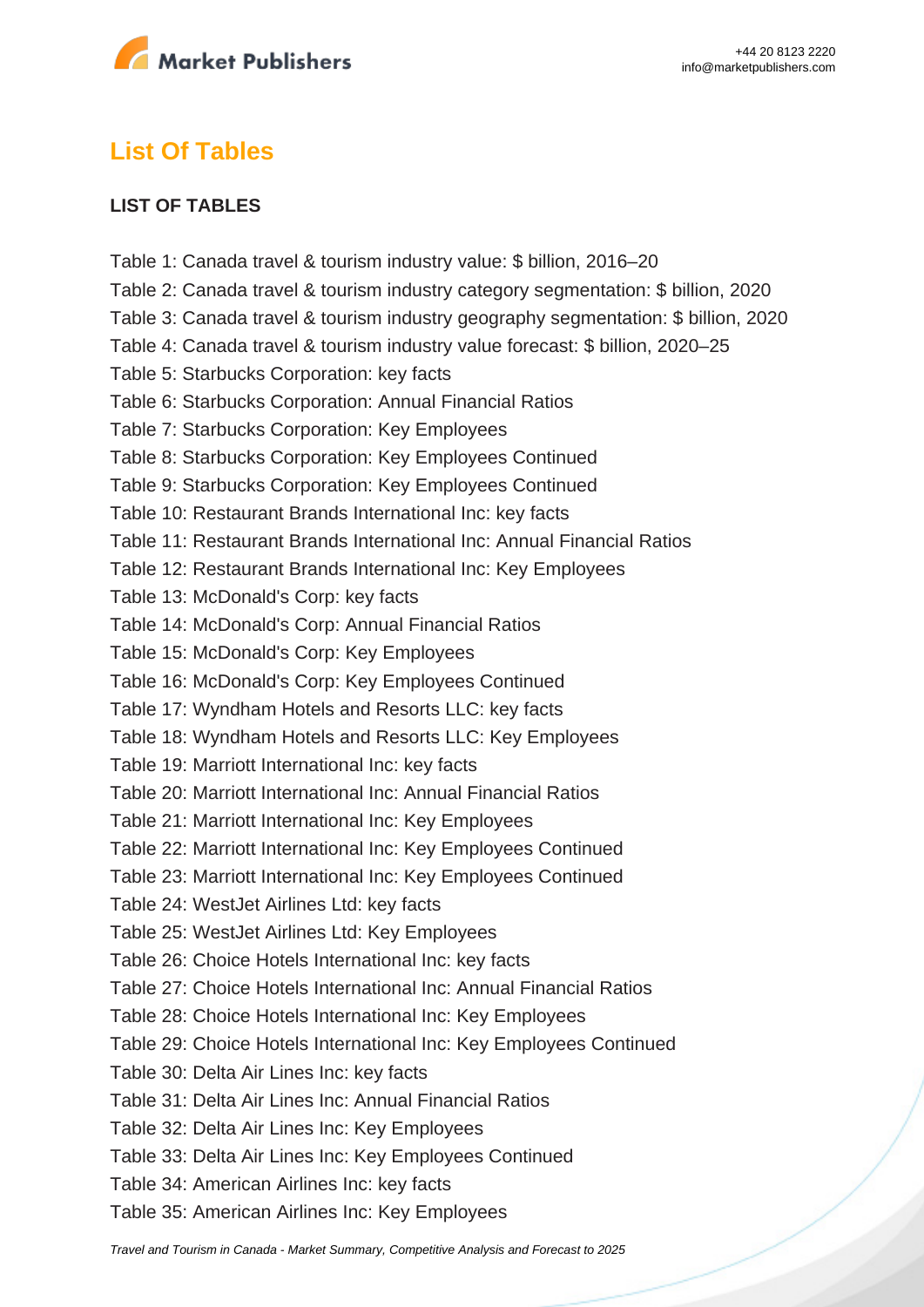

- Table 36: Air Canada: key facts
- Table 37: Air Canada: Annual Financial Ratios
- Table 38: Air Canada: Key Employees
- Table 39: Air Canada: Key Employees Continued
- Table 40: Best Western International Inc: key facts
- Table 41: Best Western International Inc: Key Employees
- Table 42: Best Western International Inc: Key Employees Continued
- Table 43: Doctor's Associates Inc: key facts
- Table 44: Doctor's Associates Inc: Key Employees
- Table 45: Canada size of population (million), 2016–20
- Table 46: Canada gdp (constant 2005 prices, \$ billion), 2016–20
- Table 47: Canada gdp (current prices, \$ billion), 2016–20
- Table 48: Canada inflation, 2016–20
- Table 49: Canada consumer price index (absolute), 2016–20
- Table 50: Canada exchange rate, 2016–20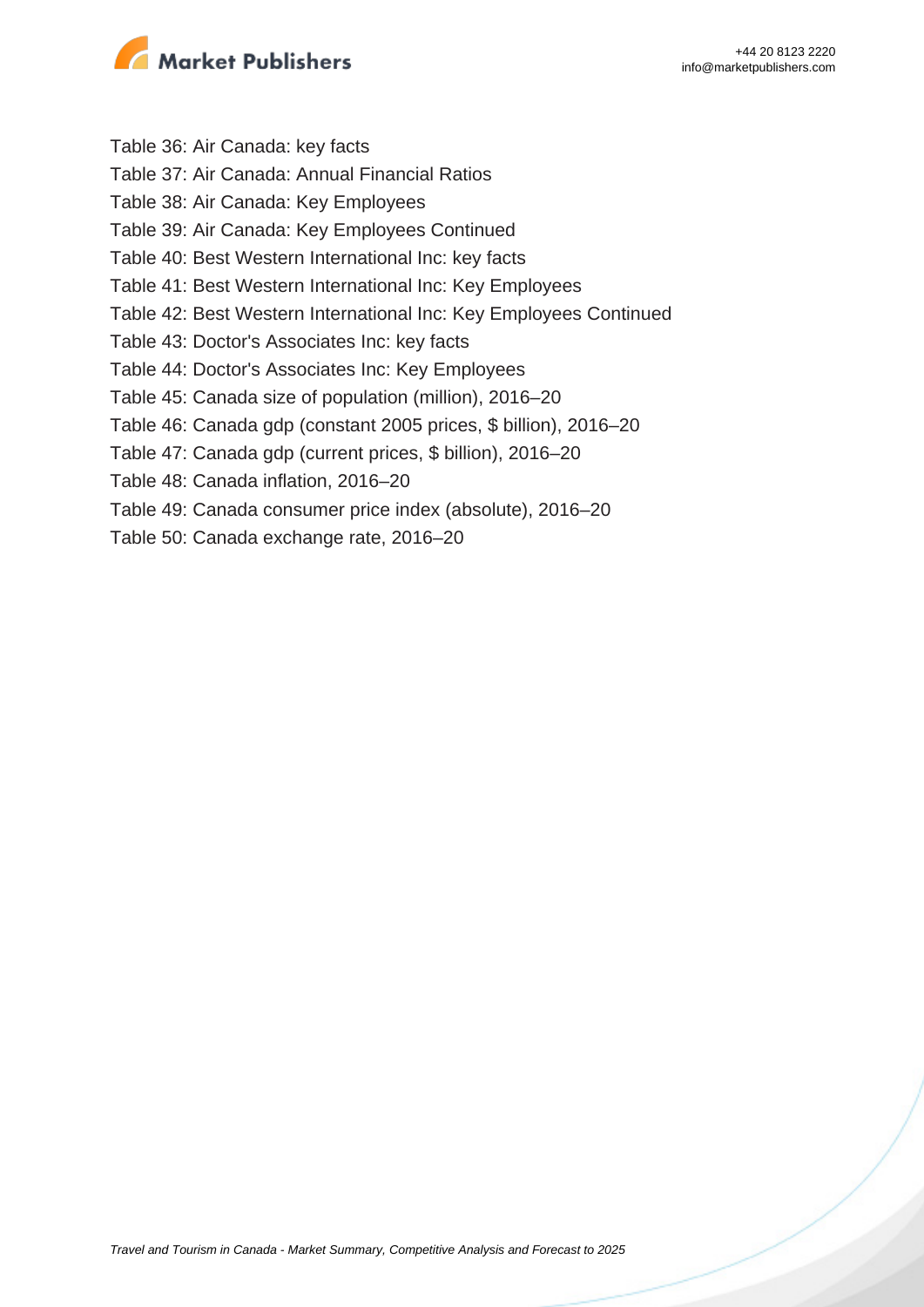

# **List Of Figures**

#### **LIST OF FIGURES**

Figure 1: Canada travel & tourism industry value: \$ billion, 2016–20

Figure 2: Canada travel & tourism industry category segmentation: % share, by value, 2020

Figure 3: Canada travel & tourism industry geography segmentation: % share, by value, 2020

Figure 4: Canada travel & tourism industry value forecast: \$ billion, 2020–25

Figure 5: Forces driving competition in the travel & tourism industry in Canada, 2020

Figure 6: Drivers of buyer power in the travel & tourism industry in Canada, 2020

Figure 7: Drivers of supplier power in the travel & tourism industry in Canada, 2020

Figure 8: Factors influencing the likelihood of new entrants in the travel & tourism industry in Canada, 2020

Figure 9: Factors influencing the threat of substitutes in the travel & tourism industry in Canada, 2020

Figure 10: Drivers of degree of rivalry in the travel & tourism industry in Canada, 2020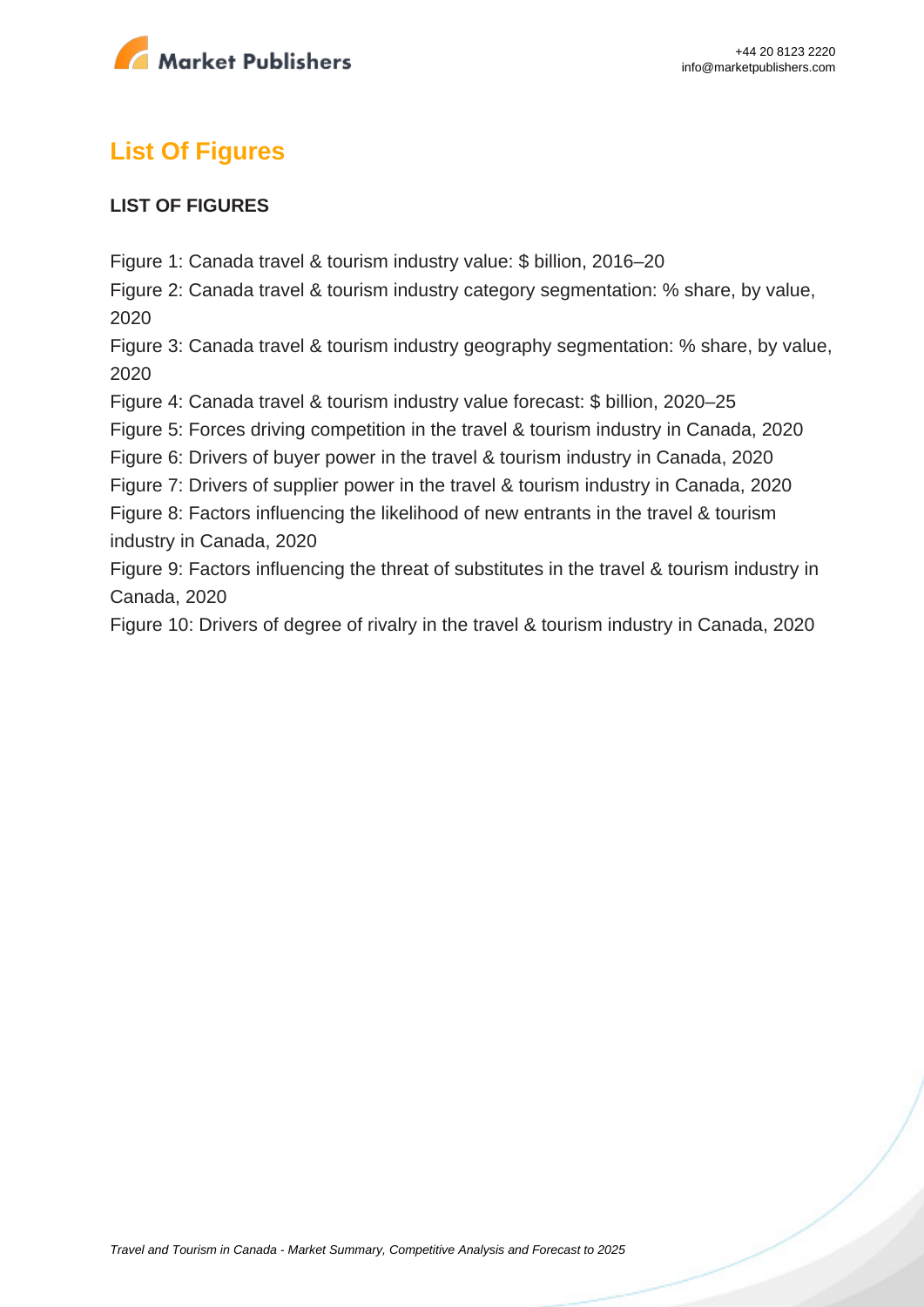

#### I would like to order

Product name: Travel and Tourism in Canada - Market Summary, Competitive Analysis and Forecast to 2025

Product link: [https://marketpublishers.com/r/TF55F0DE885DEN.html](https://marketpublishers.com/report/services/travel-leisure/travel-n-tourism-in-canada-market-summary-competitive-analysis-n-forecast-to-2025.html)

Price: US\$ 350.00 (Single User License / Electronic Delivery) If you want to order Corporate License or Hard Copy, please, contact our Customer Service: [info@marketpublishers.com](mailto:info@marketpublishers.com)

### Payment

To pay by Credit Card (Visa, MasterCard, American Express, PayPal), please, click button on product page [https://marketpublishers.com/r/TF55F0DE885DEN.html](https://marketpublishers.com/report/services/travel-leisure/travel-n-tourism-in-canada-market-summary-competitive-analysis-n-forecast-to-2025.html)

To pay by Wire Transfer, please, fill in your contact details in the form below:

First name: Last name: Email: Company: Address: City: Zip code: Country: Tel: Fax: Your message:

\*\*All fields are required

Custumer signature

Please, note that by ordering from marketpublishers.com you are agreeing to our Terms & Conditions at<https://marketpublishers.com/docs/terms.html>

To place an order via fax simply print this form, fill in the information below and fax the completed form to +44 20 7900 3970